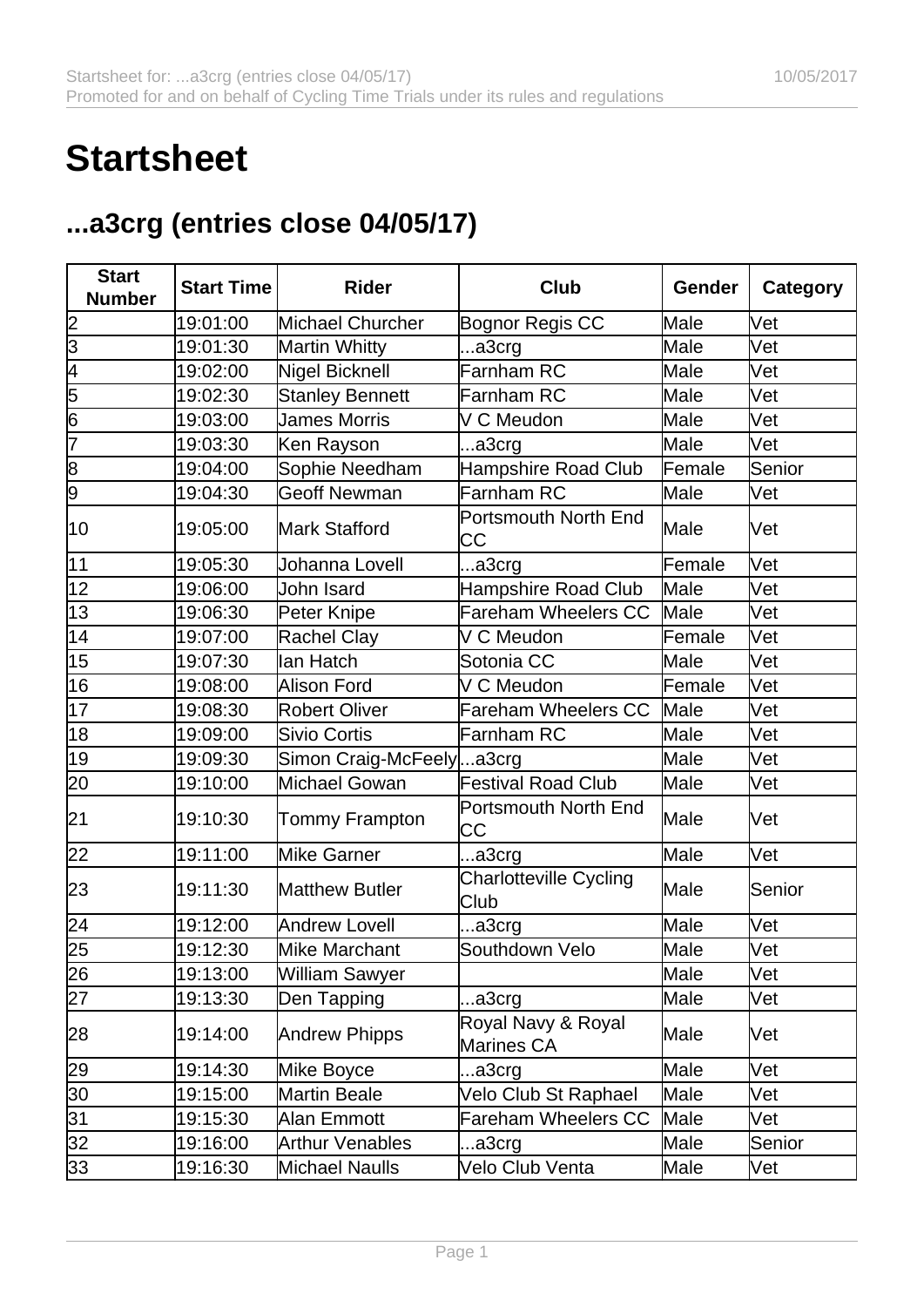Startsheet for: ...a3crg (entries close 04/05/17) 10/05/2017 Promoted for and on behalf of Cycling Time Trials under its rules and regulations

| <b>Start</b><br><b>Number</b> | <b>Start Time</b> | <b>Rider</b>           | Club                                          | Gender      | <b>Category</b> |
|-------------------------------|-------------------|------------------------|-----------------------------------------------|-------------|-----------------|
| 34                            | 19:17:00          | Jerry Bromyard         | .a3crg                                        | Male        | Vet             |
| 35                            | 19:17:30          | Ray Sullivan           | Metropolitan Police<br>Cycle Club             | Male        | Vet             |
| 36                            | 19:18:00          | Michael Draper         | <b>Charlotteville Cycling</b><br>Club         | Male        | <b>Vet</b>      |
| 37                            | 19:18:30          | Warren Peters          | a3crg                                         | Male        | Vet             |
| $\overline{38}$               | 19:19:00          | Dominic Chapman        | <b>Blazing Saddles</b>                        | Male        | Vet             |
| $\overline{39}$               | 19:19:30          | <b>Andrew Thomas</b>   | a3crg                                         | <b>Male</b> | Senior          |
| 40                            | 19:20:00          | David Ogden            | Farnborough &<br>Camberley CC                 | Male        | Senior          |
| 41                            | 19:20:30          | Eva Nyirenda           | a3crg                                         | Female      | Senior          |
| $\overline{42}$               | 19:21:00          | Robyn Yates            | Addiscombe CC                                 | Female      | Vet             |
| $\frac{43}{44}$               | 19:21:30          | Peter Hatt             | Velo Club St Raphael                          | Male        | Vet             |
|                               | 19:22:00          | Zoe Taylor             | .a3crg                                        | Female      | Vet             |
| 45                            | 19:22:30          | Marianne Holt          | <b>Fareham Wheelers CC</b>                    | Female      | Senior          |
| 46                            | 19:23:00          | Kelly Stokes           | <b>Portsmouth Triathletes</b>                 | Female      | Senior          |
| $\overline{47}$               | 19:23:30          | David Lovell           | Addiscombe CC                                 | Male        | Vet             |
| $\frac{48}{49}$               | 19:24:00          | <b>Sarah Matthews</b>  | a3crg                                         | Female      | Vet             |
|                               | 19:24:30          | <b>Ben Houston</b>     | <b>East Grinstead CC</b>                      | Male        | Vet             |
| $\overline{50}$               | 19:25:00          | Maryka Sennema         |                                               | Female      | Vet             |
| $\overline{51}$               | 19:25:30          | Kevin Baker            | NFTO CC                                       | Male        | Senior          |
| 52                            | 19:26:00          | Andrew Page            | Portsmouth North End<br>СC                    | Male        | Vet             |
| 53                            | 19:26:30          | Jon Smith              | Velo Club St Raphael                          | Male        | Vet             |
| $\overline{54}$               | 19:27:00          | Neil Mackley           | <b>Fareham Wheelers CC</b>                    | Male        | Vet             |
| $\overline{55}$               | 19:27:30          | <b>Robert Zietal</b>   | <b>Crawley Wheelers</b>                       | Male        | Senior          |
| $\overline{56}$               | 19:28:00          | Mike Appleyard         | Lancashire RC                                 | Male        | Vet             |
| 57                            | 19:28:30          | Mike O'Gorman          | <b>Worthing Excelsior CC</b>                  | Male        | Vet             |
| $\overline{58}$               | 19:29:00          | <b>James Churchard</b> | Reading CC                                    | Male        | Vet             |
| 59                            | 19:29:30          | Tom Chapman            | .a3crg                                        | Male        | Senior          |
| 60                            | 19:30:00          | Angus MacInnes         | Royal Air Force Cycling<br><b>Association</b> | Male        | Vet             |
| 61                            | 19:30:30          | Steve Legg             | a3crg                                         | Male        | Vet             |
| 62                            | 19:31:00          | <b>Thomas Pfeiffer</b> | Dulwich Paragon CC                            | Male        | Vet             |
| 63                            | 19:31:30          | Peter Younghusband     | Petersfield Triathlon<br><b>Club</b>          | Male        | Vet             |
| 64                            | 19:32:00          | John Samways           | Bournemouth Jubilee<br>Whs                    | Male        | Vet             |
| 65                            | 19:32:30          | David Emery            | Dulwich Paragon CC                            | Male        | Vet             |
| 66                            | 19:33:00          | Jon Hughes             | Velo Club Godalming &<br>Haslemere            | Male        | Vet             |
| 67                            | 19:33:30          | Andy Smith             | Velo Club St Raphael                          | Male        | Vet             |
| 68                            | 19:34:00          | Mark Smith             | <b>Crawley Wheelers</b>                       | Male        | Vet             |